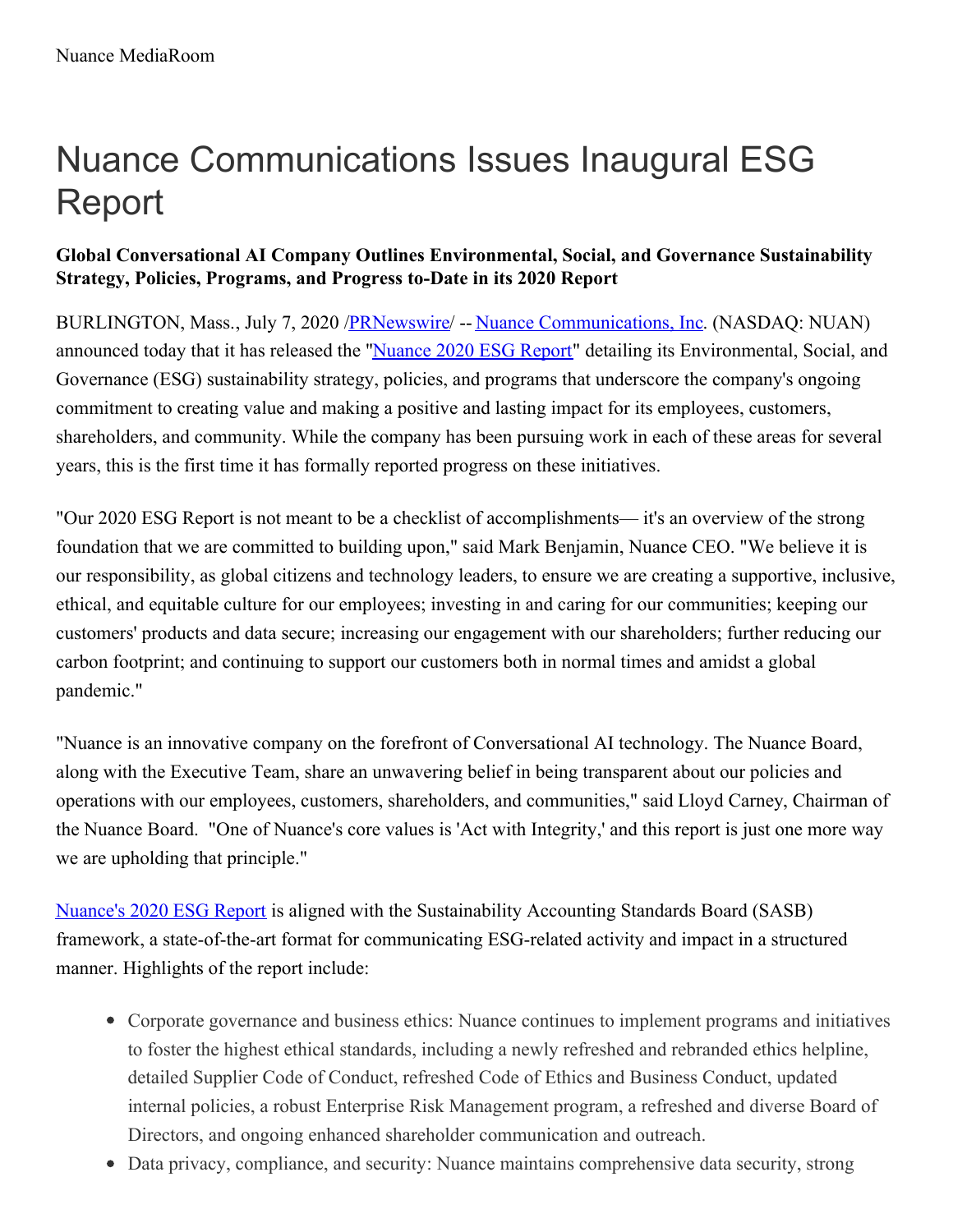systems resilience, and has implemented several measures to ensure highly-available and redundant infrastructure to support high customer demands that are also compliant with industry standards such as International Standards Organization (ISO) 27001, Systems and Organizational Controls (SOC) 2, HITRUST CSF, Health Insurance Portability and Accountability Act (HIPAA), and the Payment Card Industry Data Security Standard (PCI-DSS). The company also recently launched the [Nuance](https://c212.net/c/link/?t=0&l=en&o=2849995-1&h=3987677296&u=https%3A%2F%2Fwww.nuance.com%2Fabout-us%2Ftrust-center.html&a=Nuance+Trust+Center) Trust Center to inform customers, internal and external stakeholders, and other interested parties about data privacy, security, and compliance initiatives, as well as certifications, policies, and programs.

- COVID-19 response and customer relief offers: Due to increased agility and tighter alignment resulting from its recent transformation efforts, Nuance quickly responded to the COVID-19 pandemic, seamlessly shifting its global workforce to a remote work environment, and enabling uninterrupted support to healthcare providers and enterprise businesses. Additionally, the company provided more than 50,000 free temporary product licenses to healthcare providers to help keep clinicians from sharing microphones, COVID-19 Content Packs for all Dragon Medical customers, complimentary services and access to solutions to facilitate telehealth, as well as temporary volume spike capacity and solutions, such as virtual agents, for enterprises needing to quickly automate self-service in order to handle increased call demands.
- Fostering an inclusive and empowering workplace environment: Nuance is committed to hiring talent with diverse backgrounds and skillsets and has made significant changes to its recruitment process in support of this objective. It continues to support the ongoing growth and development of employees by fostering a culture of inclusivity through Nuance Networks and Employee Resource Groups (ERGs), providing supportive benefits, and upholding equal compensation practices. These activities, along with regular employee engagement surveys and feedback data, help the company stay competitive and have resulted in numerous Employer of Choice Awards over the last 12 months.
- Reduction of the carbon footprint of data centers and office buildings: Nuance continues to take substantial steps to lower its greenhouse gas (GHG) emissions footprint and mitigate exposure to climate-related risks by transitioning to the public cloud and upgrading the information technology (IT) infrastructure in the data centers it maintains. As a result of the hyperconverged infrastructure (HCI) implementation, the company expects an estimated 60 to 70 percent reduction in energy in its three largest data centers by the start of fiscal year 2021.
- Investment in local communities: Through the Nuance Foundation, the company recently established Nuance Cares, a global program that includes a dollar-for-dollar match for employee charitable donations up to \$1,000 per year, and a volunteer program that provides each employee 16 hours of Volunteer Time Off (VTO) annually. During fiscal year 2019, charitable contributions from employees, executives, and Board members exceeded \$175,000, and more than 4,725 hours of volunteer time was recorded. To assist local communities with COVID-19 relief efforts, the company offered virtual volunteering opportunities and increased its employee charitable donation match to 2-to-1 through June 30, 2020.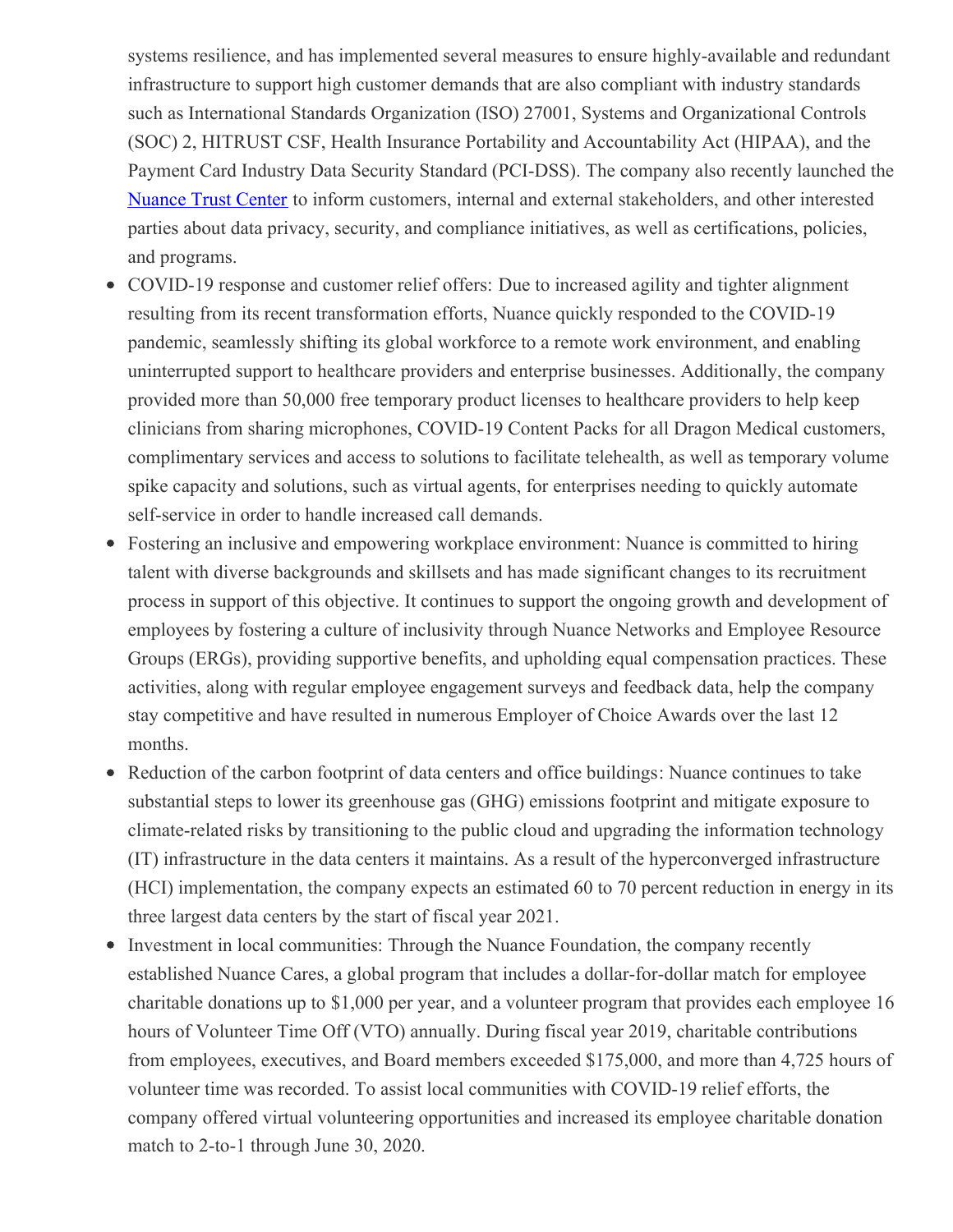To learn more about Nuance's sustainability strategy, policies, and programs, as well as the company's ongoing commitment to upholding the highest standards for its employees, customers, shareholders, and communities, visit the [Nuance](https://c212.net/c/link/?t=0&l=en&o=2849995-1&h=1134577520&u=https%3A%2F%2Fwww.nuance.com%2Fcontent%2Fdam%2Fnuance%2Fen_us%2Fcollateral%2Fcorporate%2Freports%2Frpt-nuance-ESG-report-2020-en-us.pdf&a=Nuance+2020+ESG+Report) 2020 ESG Report.

### **About Nuance Communications, Inc.**

Nuance Communications (NASDAQ: NUAN) is the pioneer and leader in conversational AI innovations that bring intelligence to everyday work and life. The company delivers solutions that understand, analyze, and respond to people – amplifying human intelligence to increase productivity and security. With decades of domain and AI expertise, Nuance works with thousands of organizations globally across healthcare, financial services, telecommunications, government, and retail – to create stronger relationships and better experiences for their customers and workforce. For more information, please visit [www.nuance.com](https://c212.net/c/link/?t=0&l=en&o=2849995-1&h=2549410576&u=http%3A%2F%2Fwww.nuance.com%2F&a=www.nuance.com).

*Trademark reference: Nuance and the Nuance logo are registered trademarks or trademarks of Nuance Communications, Inc. or its af iliates in the United States and/or other countries. All other trademarks referenced herein are the property of their respective owners.*

#### **Safe Harbor and Forward-Looking Statements**

Statements in this document regarding future performance and our management's future expectations, beliefs, goals, plans or prospects constitute forward-looking statements within the meaning of the Private Securities Litigation Reform Act of 1995. Any statements that are not statements of historical fact (including statements containing the words "believes," "plans," "anticipates," "expects," "intends" or "estimates" or similar expressions) should also be considered to be forward-looking statements. There are a number of important factors that could cause actual results or events to differ materially from those indicated by such forwardlooking statements, including but not limited to: the impact of the COVID-19 pandemic, the effects of competition, including pricing pressure, and changing business models in the markets and industries in which we operate; fluctuations in demand for our existing and future products; changes to economic, political, and regulatory conditions in the United States and internationally; our ability to attract and retain key personnel; further unanticipated costs resulting from our FY17 malware incident including potential costs associated with governmental investigations that may result from the incident; our ability to control and successfully manage our expenses and cash position; potential future cybersecurity and data privacy incidents or breaches; our ability to comply with applicable domestic and international laws and policies; fluctuating currency rates; possible quality issues in our products and technologies; our ability to realize anticipated synergies from acquired businesses, to cut stranded costs related to divested businesses, and to capture the expected value from strategic transactions including the spin-off of our Automotive business; and the other factors described in our most recent Form 10-K, Forms 10-Q and other filings with the Securities and Exchange Commission. We disclaim any obligation to update any forward-looking statements as a result of developments occurring after the date of this document.

#### **Press contact:**